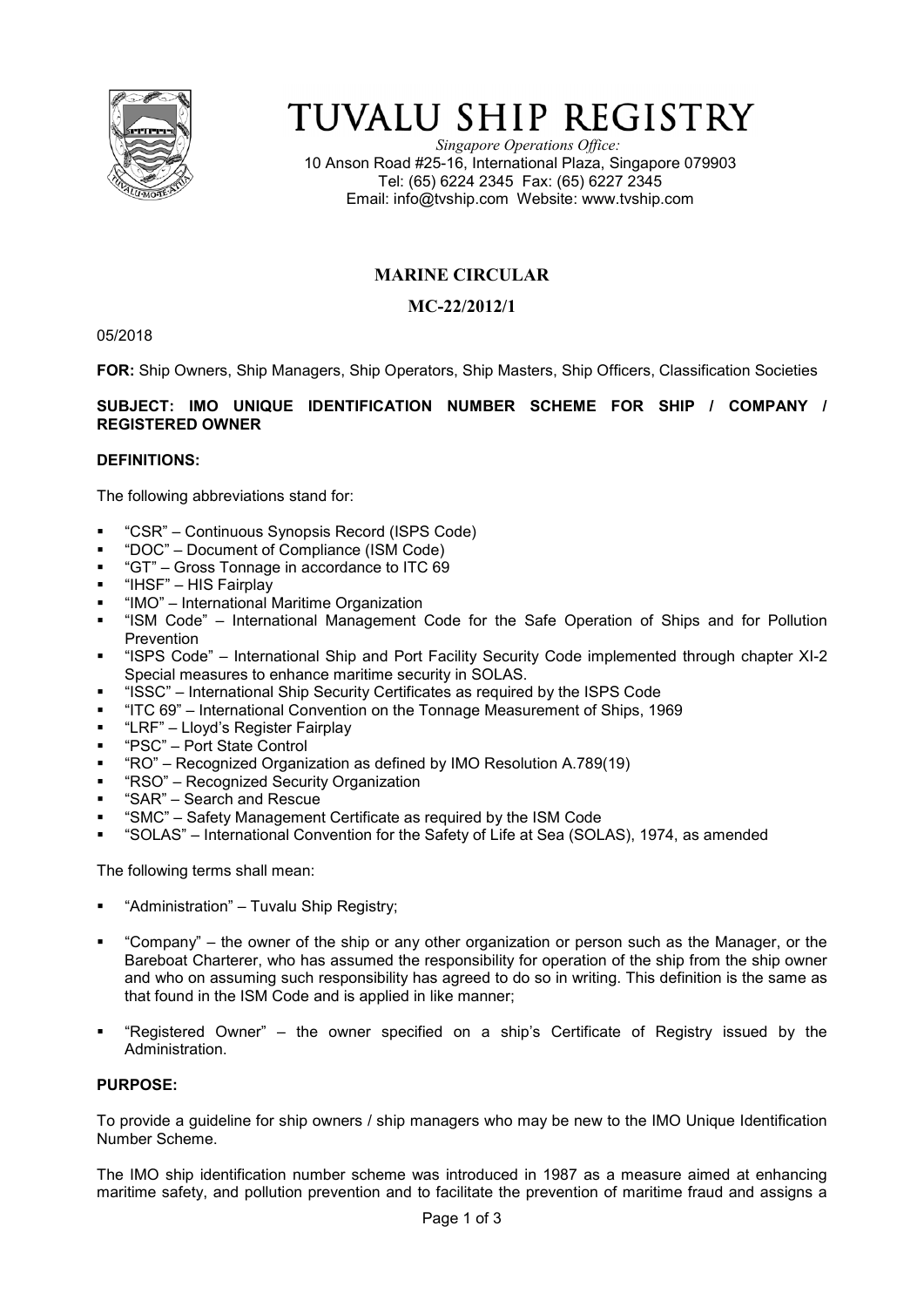permanent seven-digit number to each ship for identification purposes. This number would remain unchanged upon transfer of the ship to other flag(s) and would be inserted in the ship's certificates.

On the other hand, the IMO Unique Company and Registered Owner Identification Number Scheme were introduced in 2004 for the same reasons as when the scheme was introduced for ships and assigns a permanent number for identification purposes to each Company and/or Registered Owner managing ships engaged on international voyages.

#### **REFERENCES:**

- (a) IMO Circular Letter No.1886/Rev.3
- (b) IMO Resolution A.600(15)
- (c) IMO Resolution MSC.160(78)
- (d) IMO Circular Letter No.2554
- (e) SOLAS Chapter XI-1, Regulations 3, 3-1 and 5
- (f) SOLAS Chapter IX, Regulation 1 (ISM Code)

#### **APPLICATION:**

The IMO ship identification number is made of the three letters "IMO" followed by the seven-digit number assigned to all ships by IHSF (formerly known as LRF) when constructed. This is a unique seven digit number that is assigned to propelled, sea-going merchant ships of 100 GT and above upon keel laying with the exception of the following:

- **Vessels solely engaged in fishing**
- Ships without mechanical means of propulsion
- Pleasure vachts
- Ships engaged on special service (e.g. lightships, SAR vessels)
- Hopper barges
- Hydrofoils, air cushion vehicles
- Floating docks and structures classified in a similar manner
- Ships of war and troopships
- Wooden ships

In December 2002, a modification to SOLAS Regulation XI-1/3 was made to require ships' identification numbers to be permanently marked in a visible place either on the ship's hull or superstructure. Passenger ships should carry the marking on a horizontal surface visible from the air. Ships should also be marked with their ID numbers internally. This number is never reassigned to another vessel and is shown on the ship's certificates.

Similarly, all Companies and Registered Owners managing ships of 100 GT and above engaged on international voyages are required to be assigned with an IMO number under the scheme which is in full force and effect since 1 January 2009. This number remains unchanged upon transfer of a Company and/or Registered Owner's ship to another flag and will be included on a Company's DOC, the ship's SMC, ISSC and CSR certificates wherever the Company and/or Registered Owner's name should appear. This Number remains unchanged, but unused, in the event a Company and/or Registered Owner sells, or otherwise disposes, of its ship(s) and does not begin operating new ship(s). This Number remains unchanged in the event the Company and/or Registered Owner, after having sold or otherwise disposed of its ships, renews ship management at a future time.

#### **CONTENTS:**

#### **1. Procedures**

- 1.1. IHSF maintains a full history audit trail of changes to Ship, Company and/or Registered Owner information, with the date of each change recorded.
- 1.2. When Companies and/or Registered Owners merge, IHSF assigns the Number of the larger Company and/or Registered Owner to the new amalgamated entity, while the Number of the